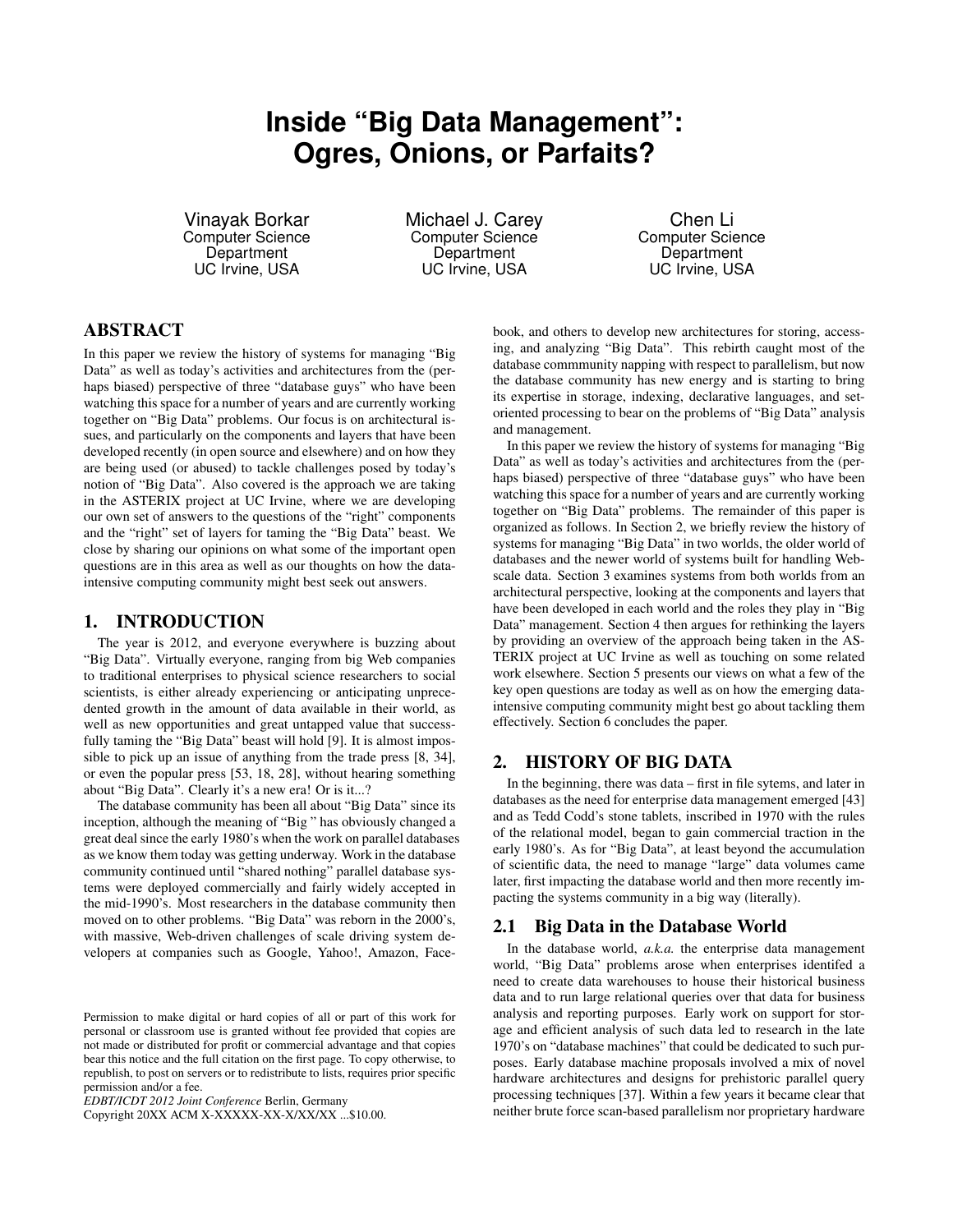would become sensible substitutes for good software data structures and algorithms. This realization, in the early 1980's, led to the first generation of software-based parallel databases based on the architecture now commonly referred to as "shared-nothing" [26].

The architecture of a shared-nothing parallel database system, as the name implies, is based on the use of a networked cluster of individual machines each with their own private processors, main memories, and disks. All inter-machine coordination and data communication is accomplished via message passing. Notable firstgeneration parallel database systems included the Gamma system from the University of Wisconsin [27], the GRACE system from the University of Tokyo [29], and the Teradata system [44], the first successful commercial parallel database system (and still arguably the industry leader nearly thirty years later). These systems exploited the declarative, set-oriented nature of relational query languages and pioneered the use of divide-and-conquer parallelism based on hashing in order to partition data for storage as well as relational operator execution for query processing. A number of other relational database vendors, including IBM [13], successfully created products based on this architecture, and the last few years have seen a new generation of such systems (e.g., Netezza, Aster Data, Datallegro, Greenplum, Vertica, and ParAccel). Many of these new systems have recently been acquired by major hardware/software vendors for impressively large sums of money, presumably driven in part by "Big Data" fever.

So what makes "Big Data" big, i.e., just how big is "Big"? The answer is obviously something that has evolved over the thirty-year evolution of "Big Data" support in the database world. One major milestone occurred on June 2, 1986, the day on which Teradata shipped the first parallel database system (hardware and software) with 1 terabyte of storage capacity to Kmart, to power their thenformidable data warehouse, in a large North American Van Lines tractor-trailer truck [51]. In comparison, some of today's very large data warehouses (e.g., the data warehouse at eBay) involve multiple parallel databases and contain tens of petabytes of data.

Another form of "Big Data" suppport also emerged concurrently with the aforementioned query-oriented systems. Transaction processing (TP) systems underlie the online applications that power businesses' day-to-day activities and have been the main producers of the large volumes of data that are filling data warehouses. TP systems have also seen tremendous growth in demand, albeit more for processing power than for data storage. The same sort of shared-nothing architecture emerged as a significant contender on the TP side of the database world, most notably Tandem's NonStop SQL system [48] in the 1980's. To get a sense of what "Big" was and how it has evolved, Jim Gray and a collection of collaborators in the TP performance measurement world noted in 1985 that a transaction rate of 15 simple DebitCredit transactions per second was "common", 50 TPS was a "good" system, 100 TPS was "fast", and a 400 TPS system was characterized as being a very "lean and mean" system [10]. It was not until two years later that Jim and the NonStop SQL team achieved the "phenomenal result" of exceeding 200 TPS on a SQL relational DBMS [7]. In comparison, today's research prototypes on the TP side are hitting hundreds of thousands of (much heavier) transactions per second.

#### 2.2 Big Data in the Systems World

In the distributed systems world, "Big Data" started to become a major issue in the late 1990's due to the impact of the world-wide Web and a resulting need to index and query its rapidly mushrooming content. Database technology (including parallel databases) was considered for the task, but was found to be neither well-suited nor cost-effective [17] for those purposes. The turn of the millenium then brought further challenges as companies began to use information such as the topology of the Web and users' search histories in order to provide increasingly useful search results, as well as more effectively-targeted advertising to display alongside and fund those results.

Google's technical response to the challenges of Web-scale data management and analysis was simple, by database standards, but kicked off what has become the modern "Big Data" revolution in the systems world (which has spilled back over into the database world). To handle the challenge of Web-scale storage, the Google File System (GFS) was created [31]. GFS provides clients with the familiar OS-level byte-stream abstraction, but it does so for extremely large files whose content can span hundreds of machines in shared-nothing clusters created using inexpensive commodity hardware. To handle the challenge of processing the data in such large files, Google pioneered its MapReduce programming model and platform [23]. This model, characterized by some as "parallel programming for dummies", enabled Google's developers to process large collections of data by writing two user-defined functions, map and reduce, that the MapReduce framework applies to the instances (map) and sorted groups of instances that share a common key (reduce) – similar to the sort of partitioned parallelism utilized in shared-nothing parallel query processing.

Driven by very similar requirements, software developers at Yahoo!, Facebook, and other large Web companies followed suit. Taking Google's GFS and MapReduce papers as rough technical specifications, open-source equivalents were developed, and the Apache Hadoop MapReduce platform and its underlying file system (HDFS, the Hadoop Distributed File System) were born [2]. The Hadoop system has quickly gained traction, and it is now widely used for use cases including Web indexing, clickstream and log analysis, and certain large-scale information extraction and machine learning tasks. Soon tired of the low-level nature of the MapReduce programming model, the Hadoop community developed a set of higher-level declarative languages for writing queries and data analysis pipelines that are compiled into MapReduce jobs and then executed on the Hadoop MapReduce platform. Popular languages include Pig from Yahoo! [40], Jaql from IBM [5], and Hive from Facebook [4]. Pig is relational-algebra-like in nature, and is reportedly used for over 60% of Yahoo!'s MapReduce use cases; Hive is SQL-inspired and reported to be used for over 90% of the Facebook MapReduce use cases.

Not surprisingly, several divisions of Microsoft have faced similar requirements, so Microsoft developers have developed their own "Big Data" technologies in response. Microsoft's technologies include a parallel runtime system called Dryad [35] and two higher-level programming models, DryadLINQ [55] and the SQLlike SCOPE language [21], which utilize Dryad under the covers. Interestingly, Microsoft has also recently announced that its future "Big Data" strategy includes support for Hadoop.

We explained in the previous subsection that the database world faced both analytic and transactional "Big Data" challenges. The systems world has faced a similar dichotomy. In addition to MapReduce and Hadoop for analytics, the developers of very large scale user-facing Web sites and Web services have found a need for simple key-value stores that are fast, highly scalable, and reliable. At Google, this need led to the development of Bigtable, their massively scalable (and schema-flexible) table store built on top of GFS [22]. At Amazon, this need led to the development of Dynamo, which is Amazon's highly scalable and eventually consistent key-value store [25]. Again, driven by very similar requirements, the Apache open-source community has developed both HBase [3], an open-source Bigtable clone, and Cassandra [1], an open-source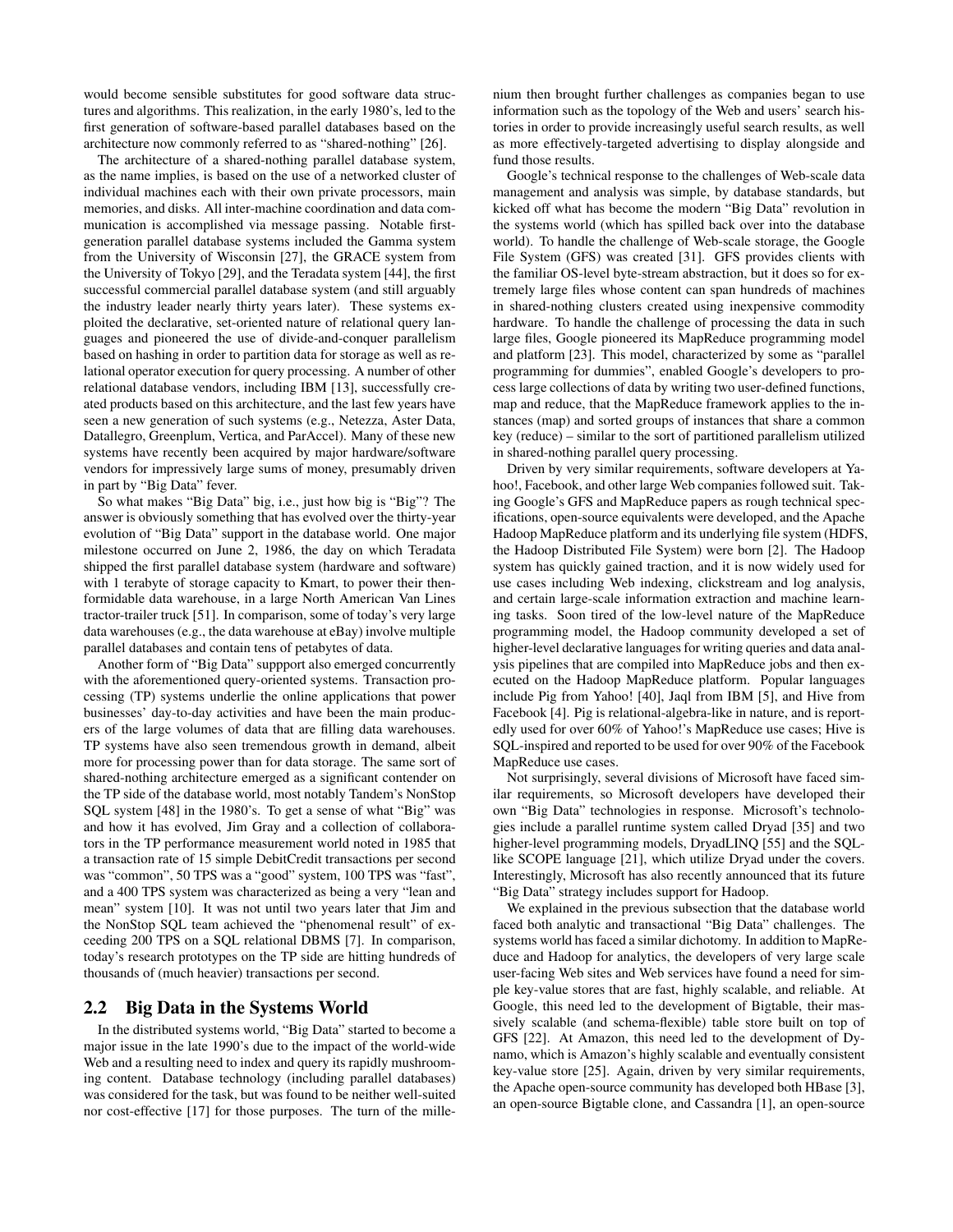Dynamo clone.

## 2.3 Big Data Today

Companies facing "Big Data" challenges today have multiple options. If a company faces traditional large query challenges, coupled with a traditional IT budget, they can opt to license a parallel database system from the database world. Unfortunately, as of today, despite the construction over the years of multiple parallel database system prototypes, no open-source parallel database offering exists. If a company has batch-style semistructured data analysis challenges, they can instead opt to enter the Hadoop world by utilizing one or several of the open-source technologies from that world. A lively early "parallel databases vs. Hadoop" debate captured the field's attention in the 2008-2009 timeframe and was nicely summarized in 2010 in a pair of papers written by the key players from the opposing sides of the debate [46, 24].

If a company instead has fairly simple key-based data storage and retrievel needs, they can choose to adopt one of the new opensource key-value stores from the systems world. Alternatively, they can opt to rely on application-level "sharding", addressing scaling by manually hash-partitioning their data storage and retrieval operations over a set of open-source MySQL or Postgres database instances. A more comprehensive treatment of the latter options (and the "NoSQL movement") can be found in [19].

# 3. ONIONS AND OGRES

We have briefly reviewed the histories of the database world and systems world regarding their responses to "Big Data" challenges. In this section we evaluate their architectural pros and cons.

Shrek: For your information, there's a lot more to ogres than people think. Donkey: Example? Shrek: Example... uh... ogres are like onions! *(holds up an onion, which Donkey sniffs)* Donkey: They stink? Shrek: Yes... No! Donkey: Oh, they make you cry? Shrek: No! Donkey: Oh, you leave 'em out in the sun, they get all brown, start sproutin' little white hairs... Shrek: *(peels an onion)* NO! Layers. Onions have layers. Ogres have layers. Onions have layers. You get it? We both have layers. *(walks off)* Donkey: Oh, you both have LAYERS. Oh. You know, not everybody like onions. What about cake? Everybody loves cake! Shrek: I don't care what everyone else likes! Ogres are not like cakes.

*– from the 2001 Dreamworks movie "Shrek"* [6]

## 3.1 Onions: Parallel Database Systems

Parallel database systems are like onions? Yes, indeed they are! Onions have layers, parallel databases have layers.

Figure 1 illustrates the layers found in the software architecture of a typical shared-nothing parallel SQL database system. At the bottom of the parallel database software stack is a record-oriented storage layer; this layer is made up of a set of local (row-oriented or column-oriented) storage managers, with one such storage manager per machine in a cluster. These local storage managers are orchestrated by the layers above to deliver partitioned, shared-nothing



Figure 1: Parallel database software stack



Figure 2: Hadoop software stack

storage services for large relational tables. In the middle of the stack is a relational dataflow runtime layer that contains the system's collection of relational operators and utilizes them to run the query plans determined by the topmost layer of the stack. Lastly, the top layer is a SQL compiler, which accepts queries, optimizes them, and generates appropriate query plans for execution by the dataflow runtime layer. Parallel database applications have exactly one way into the system's architecture: SQL, which is available at the very top of the stack.

Parallel database systems are actually like onions in several other ways as well. Not only do they have layers, but their users can see only the outermost layer (SQL). They are monolithic in nature – you can't safely cut into them if you just want access to the functionality of an inner layer. Also, like onions, they have been known to make people cry – most commonly when they look at their licensing costs, since there are no open source parallel database systems available today.

## 3.2 Ogres: Open-Source Big Data Stacks

Open-source "Big Data" stacks are like ogres? Yes, in our opinion they are. They are awkwardly assembled, as if by accident, and are quite strong but can also be clumsy. And like ogres, at times, they stink – at least for some tasks.

Figure 2 illustrates the layers found in the software architecture of today's Hadoop stack. At the bottom of the Hadoop software stack is HDFS, a distributed file system in which each file appears as a (very large) contiguous and randomly addressible sequence of bytes. For batch analytics, the middle layer of the stack is the Hadoop MapReduce system, which applies map operations to the data in partitions of an HDFS file, sorts and redistributes the results based on key values in the output data, and then performs reduce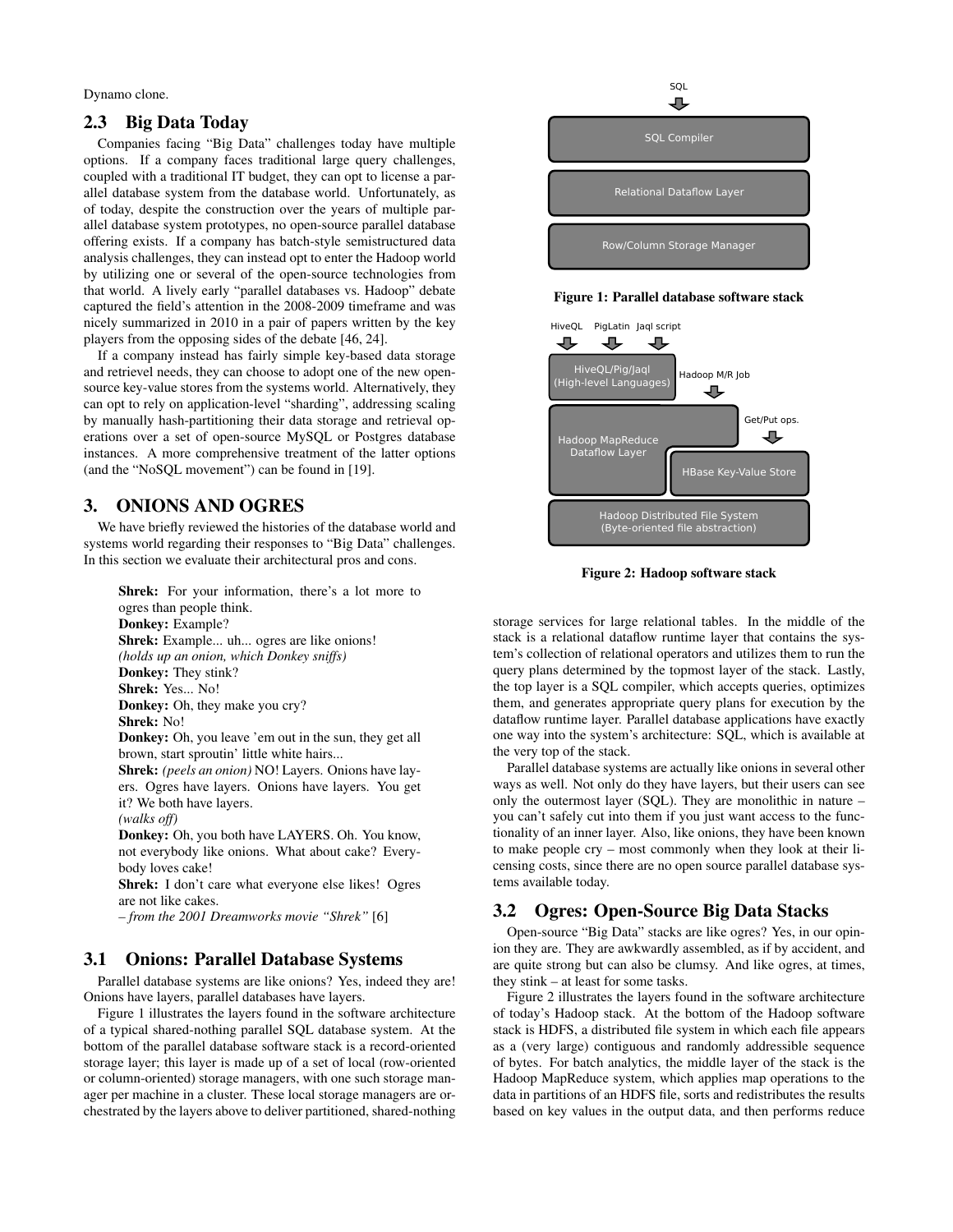operations on the groups of output data items with matching keys from the map phase of the job. For applications just needing basic key-based record management operations, the HBase store (layered on top of HDFS) is available as a key-value layer in the Hadoop stack. As indicated in the figure, the contents of HBase can either be directly accessed and manipulated by a client application or accessed via Hadoop for analytical needs. Finally, as mentioned earlier, in the History section, many clients of the Hadoop stack prefer the use of a declarative language over the bare MapReduce programming model. High-level language compilers are thus the topmost layer in the Hadoop software stack for such clients, as indicated on the left-hand side of Figure 2.

## 3.3 Are Ogres Good or Evil?

Watching the trends in the industry, it seems that ogres (variations on the Hadoop stack) are preferable to onions (monolithic parallel SQL database systems) for a number of modern "Big Data" use cases. But are ogres actually the "right" answer? We believe not. We believe instead that, while the ogres of today are important and even convenient, the "right" answer still lies ahead: The database community should be making and serving the world parfaits by bringing our years of experience with data management and scalable data systems to bear on defining the next generation of "Big Data" management and analysis systems. In order to do this, we need to assess the ogres in light of what we have learned from growing and cooking with our onions.

We believe that today's Hadoop stack has a number of strongly desirable properties that we need to learn from and internalize:

- 1. Open source availability.
- 2. Non-monolithic layers or components.
- 3. Support for access to file-based external data (rather than mandating data loading).
- 4. Support for automatic and incremental forward-recovery of jobs with failed tasks.
- 5. Ability to schedule very large jobs in smaller chunks, at least under high loads, rather than being forced to completely coschedule entire large pipelines.
- 6. Automatic data placement and rebalancing as data grows and machines come and go.
- 7. Support for replication and machine fail-over without operator intervention.

We believe that today's Hadoop stack also has a number undesirable properties that should be avoided in future "Big Data" stacks.

- 1. Similar to problems cited years ago in [45], which discussed the appropriateness of OS file systems for database storage, it makes little sense to layer a record-oriented data abstraction on top of a giant globally-sequenced byte-stream file abstraction. For example, because HDFS is unaware of record boundaries, instead of dealing with fixed-length file splits, there will be a "broken record" – a record with some of its bytes in one split and some in the next – with very high probability at the end of each partition in a typical HDFS file.
- 2. Also similar is the questionable amount of sense associated with building a parallel data runtime on top of an impoverished unary operator model (map, reduce, and perhaps combine). For example, look at what it takes to perform operations such as joins when operating strictly in the world according to MapReduce [15, 30].
- 3. Building a key-value store layer with possibly remote query access happening at the next layer up makes little sense, as it places a potentially remote boundary at one of the worst possible places in an efficient data management architecture [33]. That is, pushing queries down to data is likely to outperform pulling data up to queries.
- 4. A general lack of schema information, typical today, is flexible but also a recipe for future difficulties. For example, future maintainers of applications that today's developers are building are likely to have a very difficult time finding and fixing bugs that might be related to changes in or assumptions about the structure of some data file in HDFS. (This was one of the very early lessons in the database world [43].)
- 5. Based on our recent experiences measuring current "Big Data" stack performance, it seems as though open-source stack implementators have forgotten almost everything about single system performance, focusing solely on scale-out. Recall from the History section that database machine researchers discovered early on that basic single-system performance is also critical; this lesson was reiterated in [42, 46] and needs to be remembered going forward.

It is our feeling that many academics are being too "shy" about questioning and rethinking the "Big Data" stack forming around Hadoop today, perhaps because they are embarrassed about having fallen asleep in the mid-1990's (with respect to parallel data issues) and waking up in the world as it exists today. Rather than trying to modify the Hadoop code base to add indexing or data co-clustering support, or gluing open-source database systems underneath Hadoop's data input APIs, we believe that database researchers should be asking "Why?" or "What if we'd meant to design an open software stack with records at the bottom and a strong possibility of a higher-level language API at the top?"

# 4. MAKING PARFAITS

Donkey: You know what ELSE everybody likes? Parfaits! Have you ever met a person, you say, "Let's get some parfait," they say, "Hell no, I don't like no parfait"? Parfaits are delicious!

Shrek: NO! You dense, irritating, miniature beast of burden! Ogres are like onions! End of story! Bye-bye! See ya later.

Donkey: Parfait's gotta be the most delicious thing on the whole damn planet!

*– from the 2001 Dreamworks movie "Shrek"* [6]

## 4.1 The ASTERIX Parfait

The ASTERIX project at UC Irvine began in early 2009 with the objective of creating a new parallel, semistructured information management system. In the process of designing and building the system, three distinct and reusable architectural layers have emerged in what we hope will someday be viewed as the "AS-TERIX parfait". Figure 3 summarizes the layers, and this section of the paper explains what each layer in the ASTERIX stack does, roughly how it does it, and also what its potential value is as an open-source software resource.

The bottom-most layer of the ASTERIX stack is a data-intensive runtime called Hyracks [16]. Hyracks sits at roughly the same level of the architecture that Hadoop does in the previous section's discussion of higher-level data analysis languages such as Pig and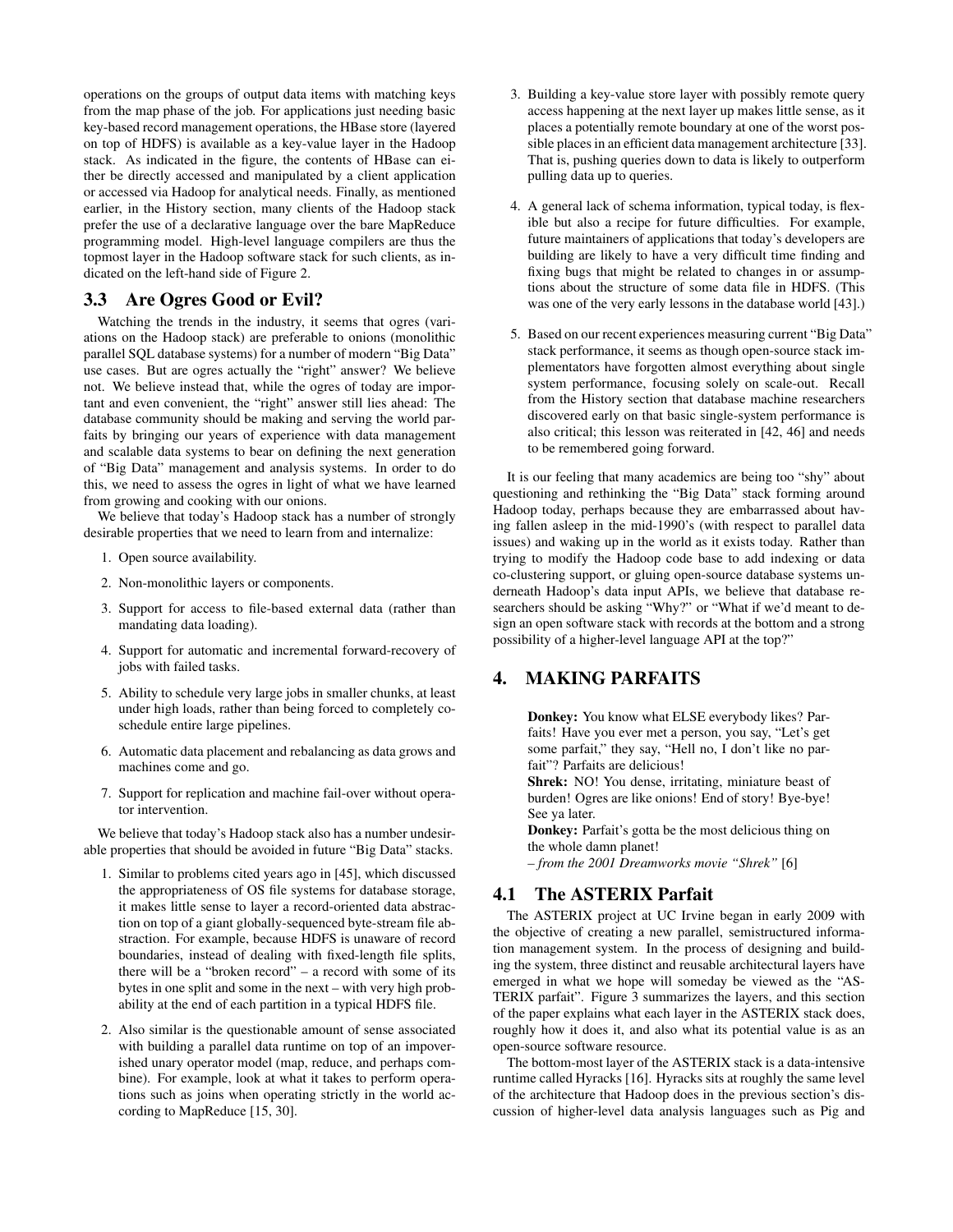

Figure 3: ASTERIX software stack

Hive. The topmost layer of the ASTERIX stack is a full parallel DBMS with a flexible data model (ADM) and query language (AQL) for describing, querying, and analyzing data. AQL is comparable to languages such as Pig, Hive, or Jaql, but ADM and AQL support both native storage and indexing of data as well as access to external data residing in a distributed file system (e.g., HDFS). Last but not least, in between these two layers sits Algebricks, a model-agnostic, algebraic "virtual machine" for parallel query processing and optimization. Algebricks is the target for AQL query compilation, but it can also be the target for other declarative data languages (e.g., we have HiveQL compiling on top of Algebricks today, and we also have a small Pig subset called Piglet to help show Algebricks users how to use Algebricks when implementing a new language).

### 4.2 The Hyracks Runtime Layer

The Hyracks layer of ASTERIX is the bottom-most layer of the stack. Hyracks is the runtime layer whose job is to accept and manage data-parallel computations requested either by direct end-users of Hyracks or (more likely) by the layers above it in the ASTERIX software stack.

Jobs are submitted to Hyracks in the form of directed acyclic graphs that are made up of "Operators" and "Connectors". To illustrate the key ideas in Hyracks via a familiar example, Figure 4 shows an example Hyracks job representing a TPCH-like query that performs a join between a partitioned file containing Customer records and another partitioned file containing Order records. The result of the join is aggregated to count the popularities of orders by market segment. Nodes in the figure represent Operators, and edges represent Connectors. In Hyracks, Operators are responsible for consuming partitions of their inputs and producing output partitions. Connectors perform redistribution of data between different partitions of the same logical dataset. For example, in Figure 4, the file scanners that scan the Customer and Order files are



Figure 4: Example Hyracks Job specification

each connected to the Join Operator by means of an M:N Hash Partitioning Connector. This Connector ensures that all Customer (Order) records reaching the Join Operator partitions agree on the hash-value of the Customer's (Order's) CID attribute, thereby enabling each partition of the Join Operator to peform a local join to produce output partitions. In order to perform aggregation on the MKT\_SEGMENT attribute, the Join Operator's output partitions are redistributed to the partitions of the GroupBy Operator using another M:N Hash Partitioning Connector; this one hashes on the MKT\_SEGMENT attribute to ensure that all records that match on the grouping attribute are directed to the same grouping partition. Finally, the GroupBy Operator's output is written to a file by the FileWriter Operator. The use of a 1:1 Connector between the GroupBy Operator and the FileWriter Operator results in the creation of as many result partition files as GroupBy Operator partitions.

Figure 5 illustrates the first step in the execution of the submitted Job by Hyracks. Operators in Hyracks are first expanded into their constituent activities. For example, the Join Operator in the example is made up of two activities, the Join Build Activity and the Join Probe Activity. This expansion is made possible by APIs that Hyracks provides to Operator implementors to enable them to describe such behavioral aspects of an operator. As shown in Figure 5, the Join Build Activity has a dashed edge to the Join Probe Activity, which represents the blocking of the probe operation until the build operation is complete. Although Hyracks does not understand the specifics of the various activities of an operator, exposing the blocking characteristics of Operators provides important scheduling information to the system. Also note that the GroupBy Operator is similarly made up of two activities, which denotes the constraint that it can produce no output until all of its input has been consumed.

Hyracks analyzes the Activity graph produced by the expansion described above to identify the collections of Activities (Stages) that can be executed at any time (while adhering to the blocking requirements of the Operators). Each Stage is parallelized and executed in the order of dependencies. Figure 6 shows the partitioned runtime graph of the example. The dashed polygons around the Operator Partitions represent the stages that were inferred in the previous step of job execution. More details about Hyracks' computational model, as well as about its implementation and perormance, are available in [16].

Hadoop [11] has quickly become a "gold-standard" in industry as a highly scalable data-intensive MapReduce platform. Any system that hopes to displace it must provide a low-cost migration path for existing Hadoop artifacts. To that end, we have built an adapter on top of Hyracks that accepts and executes Hadoop MapReduce jobs without requiring code changes from the user. More details about the Hadoop compatibility layer can be found in [16]. Based in part on this layer, we have also conducted experiments to measure the relative performance of Hadoop and Hyracks. In Figure 7 we show running times for the TPCH-like example query as the



Figure 5: Example Hyracks Activity Node graph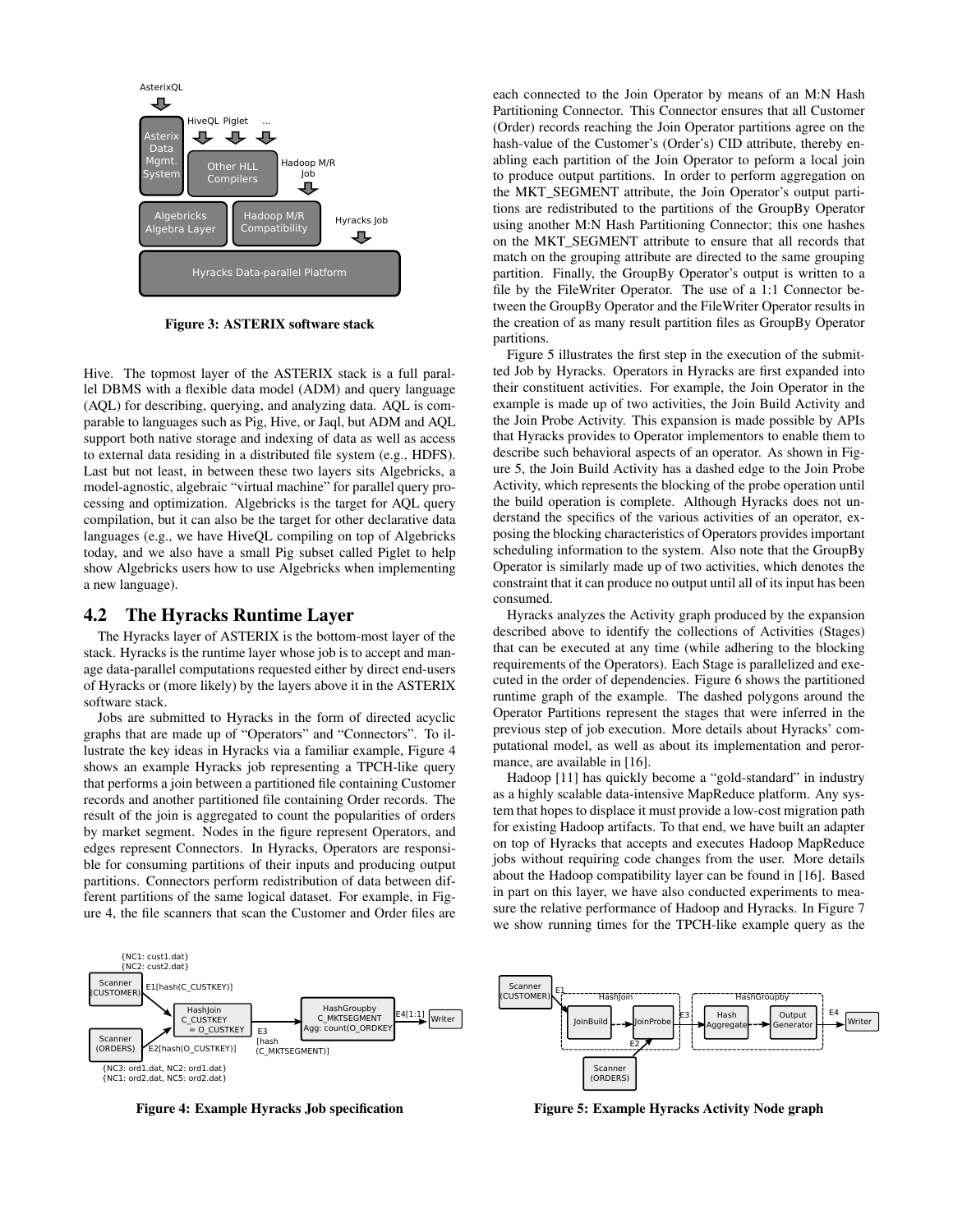

Figure 6: Parallel instantiation of the example



Figure 7: TPC-H query performance

amount of data increases, running natively both on Hadoop and on Hyracks. To shed light on where the gains come from, we also show running times measured when running the Hadoop MapReduce job on Hyracks using its Hadoop compatibility layer. Due to a tighter platform implementation, the MapReduce job running on the Hadoop compatibility layer of Hyracks already performs better than Hadoop. In addition, the native Hyracks formulation of the query shows additional performance improvement as the input data size grows. More experiments, as well as a careful analysis of their results, can be found in [16].

### 4.3 The Algebricks Algebra Layer

Algebricks is a model-agnostic, algebraic layer for parallel query processing and optimization. This layer's origin was as the center of the AQL compiler and optimizer of the ASTERIX system. However, it soon became clear that such a layer could benefit other high-level declarative language implementations for data-parallel computation, and Algebricks was reborn as a public layer in its own right.

To be useful for implementing arbitrary languages, Algebricks has been carefully designed to be agnostic of the data model of the data that it processes. Logically, operators operate on collections of tuples containing data values. The data values carried inside a tuple are not specified by the Algebricks toolkit; the language implementor is free to define any value types as abstract data types. For example, a user implementing a SQL compiler on top of Algebricks would define SQL's scalar data types to be the data model and would implement interfaces to perform operations such as comparison and hashing. ASTERIX has a richer set of data types, and these have been implemented on top of the Algebricks API as well. Algebricks consists of the following parts:

- 1. A set of logical operators,
- 2. A set of physical operators,
- 3. A rewrite rule framework,
- 4. A set of generally applicable rewrite rules,
- 5. A metadata provider API that exposes metadata (catalog) information to Algebricks, and,
- 6. A mapping of physical operators to the runtime operators in Hyracks.

A typical declarative language compiler parses a user's query and then translates it into an algebraic form. When using Algebricks, the compiler uses the provided set of logical operators as nodes in a directed acyclic graph to form the algebraic representation of the query. This DAG is handed to the Algebricks layer to be optimized, parallelized, and code-generated into runnable Hyracks operators.

Algebricks provides all of the traditional relational operators [43] such as select, project, and join. In addition, Algebricks enables the expression of correlated queries through the use of a subplan operator. The groupby operator in Algebricks allows complete nested plans to be applied to each group.

The Algebricks optimizer uses Logical-to-Logical rewrite rules to create alternate logical formulations of the initially provided DAG. Logical-to-Physical rewrite rules then generate a DAG of physical operators that specify the algorithms to use to evaluate the query. For example, a join operator might be rewritten to a hash-join physical operator. This process of rewriting into a physical DAG uses partitioning properties and local physical properties of input data sources. Data exchange operators [32] are used to perform redistribution of data between partitions.

We expect that most language implementers using Algebricks will need a rewriting framework to perform additional useful optimizations. The Algebricks toolkit contains a rewriting framework that allows users to write their own rewrite rules but also comes with a number of "out of the box" rules that the user can choose to reuse for compiling their high-level language. Examples of rules that seem likely to apply for most languages include:

- Push Selects: Rule for pushing filters lower in the plan to eliminate data that is not useful to the query.
- Introducing Projects: Rule to limit the width of intermediate tuples by eliminating values that are no longer needed in the plan.
- Query Decorrelation: Rule to decorrelate nested queries to use joins when possible.

We are on a path to demonstrating the general applicability of Algebricks by using it to build multiple languages ourselves as well as interacting with outside groups with similar desires. The top layer of ASTERIX, based on ADM and AQL, is a data management system that is built on top of Algebricks. In addition, as a strong proof of concept, we have ported the Hive [12] compiler from Facebook, converting it to generate an Algebricks DAG, which is then optimized and executed on Hyracks. The decision to carve out Algebricks was also motivated in part as a result of feedback from potential collaborators. A team at Yahoo! research is starting to use Algebricks to implement a declarative language for machine learning [52], and a team at the San Diego Supercomputing Center is working to use Algebricks to implement a query processor to process queries over large RDF graphs.

## 4.4 The ASTERIX System Layer

The topmost layer of the ASTERIX software stack, the original project goal, is the ASTERIX parallel information management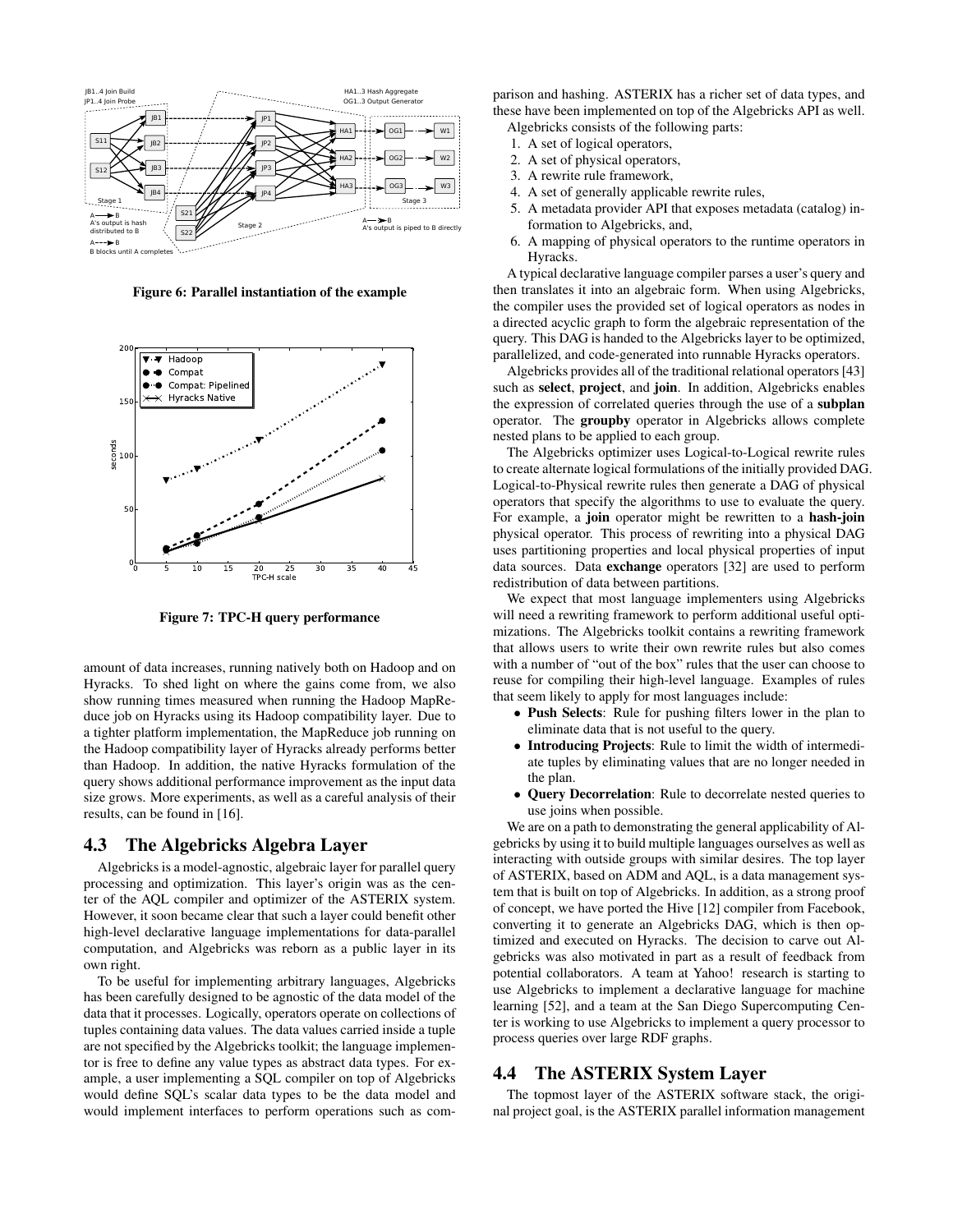system itself (or ASTERIX, for short), pictured at a high level in Figure 8. Figure 9 indicates how the software components of AS-TERIX map to the nodes in a cluster and indicates how Hyracks serves as the runtime executor for query execution and storage management operations in ASTERIX. Figure 10 provides a diagrammatic overview of an ASTERIX metadata node with a focus on its query planning and execution components.



Figure 8: ASTERIX system overview



Figure 9: ASTERIX system schematic

Data in ASTERIX is based on a semistructured data model. As a result, ASTERIX is well-suited to handling use cases ranging from rigid, relation-like data collections, whose types are well understood and invariant, to flexible and potentially more complex data where little is known a priori and the instances in data collections are highly variant and self-describing. The ASTERIX data model (ADM) is based on borrowing the data concepts from JSON [36] and adding additional primitive types as well as type constructors



Figure 10: ASTERIX query processing schematic

borrowed from object databases [20, 39]. Figure 11(a) illustrates ADM by showing how it could be used to define a record type for modeling events being put on by special interest groups. The record type shown there is an "open" type, meaning that all instances of this type will conform to its type specification but may also contain arbitrary additional fields that can vary from one instance to the next. The example also shows how ADM includes such features as nested records (location), optional fields with specified types (price and location), nested record sets (organizers), nested record lists (sponsoring sigs), and nested sets of primitive values (interest\_keywords).

Figure 11(d) shows an example of what a set of data instances of type EventType would look like. Data storage in ASTERIX is based on the concept of a dataset, a declared collection of instances of a given type. ASTERIX supports both system-managed datasets (like the Event dataset declared in Figure  $11(a)$ ), which are internally stored and managed by ASTERIX as partitioned LSM B+ trees [41] with optional LSM-based secondary indexes, and external datasets, where the data can reside in existing HDFS files or collections of files in the cluster nodes' local file systems.

ASTERIX queries are written in AQL (the ASTERIX Query Language), a declarative query language that we designed by taking the essence of XQuery [54], most importantly its FLWOR expression constructs and its composability, and simplifying and adapting it to query the types and modeling constructs of ADM (vs. XML). Figure 11(b) illustrates AQL via an example. This query runs over the Event dataset, containing EventType instances, to compute the top five events sponsored by special interest groups, along with the number of events they have sponsored, both cumulatively and broken down by chapter. Figure 11(c) shows what this query's results would be when run on the sample data shown in Figure 11(d).

To process queries like the one in Figure 11(b), ASTERIX compiles an AQL query into an Algebricks program. This program is then optimized via algebraic rewrite rules that reorder the Algebricks operators as well as introducing partitioned parallelism for scalable execution, after which code generation translates the resulting physical query plan into a corresponding Hyracks job. The resulting Hyracks job uses the operators and connectors of Hyracks to compute the desired query result. Figure 12 shows what the Hyracks job resulting from the compilation of the example query would look like. (Some of the operators shown in the figure's Hyracks job are primitive operators from the Hyracks library, while others are instances of a meta-operator that permits pipelines of smaller Algebricks operators to be bundled into a single Hyracks operator for efficiency.)

ASTERIX is targeting use cases of archiving, querying, and anal-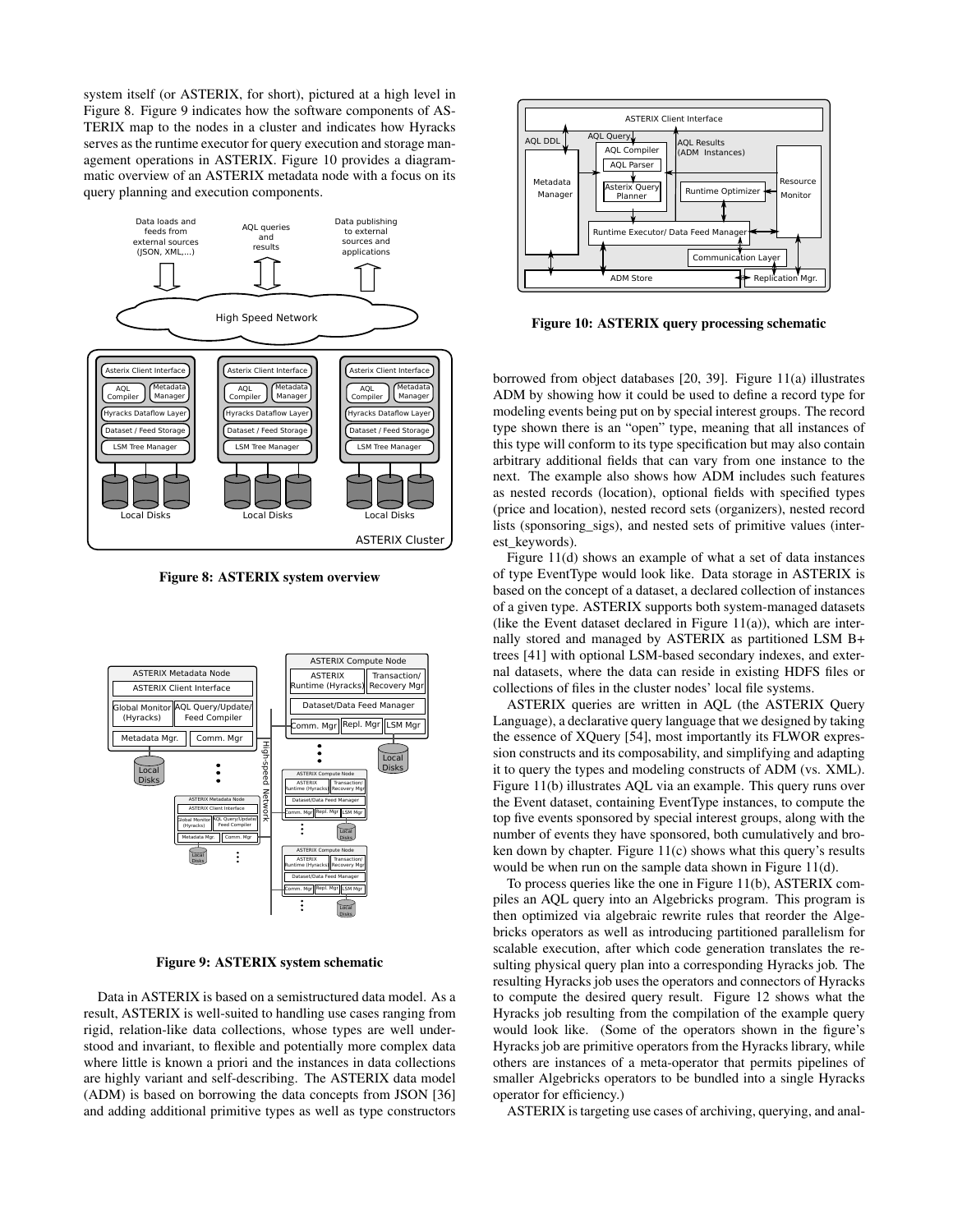```
declare open type EventType as {
    event_id: int32,
    name: string,
    location: AddressType?,
    organizers: {{ {
      name: string,
      role: string
    } }},
    sponsoring_sigs: [ {
      sig_name: string,
      chapter_name: string
    } ],
    interest_keywords: {{string}},
    price: decimal?,
    start_time: datetime.
    end_time: datetime
  }
   create dataset Event(EventType)
       partitioned by key event_id;
  (a) AQL Schema for EventType
for $event in dataset ('Event')
for $sponsor in $event.sponsoring_sigs
let §es := \{"event": $event,
    "sponsor": $sponsor
}
group by $sig_id := $sponsor.sig_id
    with $es
let $sig_sponsorship_count := count($es)
let $by_chapter :=
   for Se in Ses
   group by $chapter_name :=
       se.sponsor.chapter_name with $es
   return { "chapter_name": $chapter_name,
                 "count": count ($es) }
order by $sig_sponsorship_count desc
limit 5
return {
   "sig_id": $sig_id,
    "total_count": $sig_sponsorship_count,
"chapter_breakdown": $by_chapter
}
  (b) Example aggregation query
[ {
"sig_id": 14,
    "total_count": 3,
    "chapter_breakdown": [
{ "chapter_name": "San Clemente", "count": 1 },
       { "chapter_name": "Laguna Beach", "count": 2 }
   \mathbf{l}},
  {
   "sig_id": 31,
    "total_count": 1,
    "chapter_breakdown": [
{ "chapter_name": "Huntington Beach", "count": 1 }
                                                             {{ {
                                                                 "event_id": 1023,
                                                                 "name": "Art Opening: Southern Orange County Beaches",
                                                                 "organizers": {{ { "name": "Jane Smith" } }}
                                                                 "sponsoring_sigs": [
                                                                      { "sig_id": 14, "chapter_name": "San Clemente" },
                                                                     { "sig_id": 14, "chapter_name": "Laguna Beach" }
                                                                 ],
"interest_keywords": {{
                                                                     "art",
                                                                     "landscape",
                                                                     "nature",
                                                                     "vernissage"
                                                                 }}
                                                                 "start_time": datetime( "2011-02-23T18:00:00:000-08:00" ),
                                                                 "end_time": datetime( "2011-02-23T21:00:00:000-08:00" )
                                                               },
                                                               {
                                                                 "event_id": 941,
                                                                 "name": "Intro to Scuba Diving",
                                                                 "organizers": {{
                                                                     {
                                                                         "name": "Joseph Surfer",
                                                                         "affiliation": "Huntington Beach Scuba Assoc."
                                                                    }
                                                                 }}
                                                                 "sponsoring_sigs": [ {
                                                                     "sig_id": 31,
                                                                     "chapter_name": "Huntington Beach"
                                                                 \} \perp"interest_keywords": {{ "scuba", "diving", "aquatics" }}
                                                                 "price": 40.00,
                                                                 "start_time": datetime( "2010-10-16T9:00:00:000-08:00" ),
                                                                 "end_time": datetime( "2010-10-16T12:00:00:000-08:00" )
                                                               },
                                                               {
                                                                 "event_id": 1042,
"name": "Orange County Landmarks",
                                                                 "organizers": {{ { "name": "John Smith" } }}
                                                                 "sponsoring_sigs": [ {
                                                                     "sig_id": 14,
                                                                     "chapter_name": "Laguna Beach"
                                                                 \} ].
                                                                 "interest_keywords": {{ "architecture", "photography" }}
                                                                 "price": 10.00,
                                                                 "start_time": datetime( "2011-02-23T17:00:00:000-08:00" ),
                                                                 "end_time": datetime( "2011-02-23T19:00:00:000-08:00" )
                                                               } }}
                                                                               (d) Example Event data
                                                             for $event1 in dataset ('Event')
                                                             for $event2 in dataset ('Event')
                                                             where $event1.interest_keywords ~= $event2.interest_keywords
                                                                  and $event1.event_id != $event2.event_id
                                                             return { 'event1': $event1, 'event2': $event2 }
                                                                           (e) Example Fuzzy-Join query
```

```
(c) Result of aggregation query
```
] } ]



ysis of semistructured data drawn from Web sources (e.g., Twitter, social networking sites, event calendar sites, and so on), so it is a given that some of the incoming data will be dirty. Fuzzy matching is thus a key feature of ASTERIX that we are very actively developing. In addition, analyzing such data, such as to make recommendations or to identify sub-populations and trends in social networks, often requires the matching of multiple sets of data based on

set-similarity measures. For all these reasons, AQL includes an approximate matching capability, as illustrated by the example query shown in Figure 11(e). This example AQL query finds the Events that are similar in terms of their associated interest keyword sets, and such queries are executed in parallel based on principles that were developed [49] while studying how to perform fuzzy joins in the context of Hadoop [50]. AQL has default similarity metrics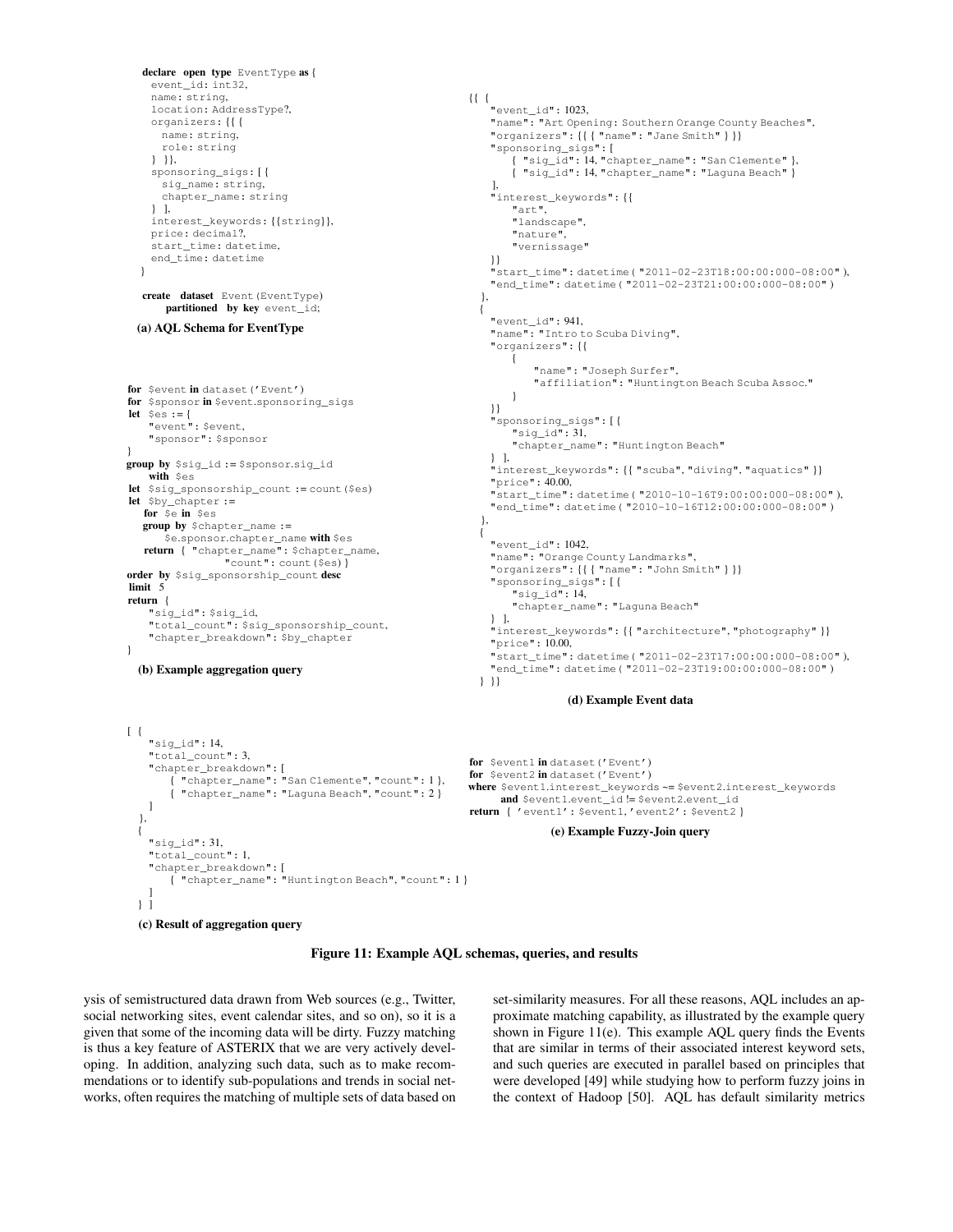

Figure 12: Hyracks job specification for aggregation query

(e.g., Jaccard) and match thresholds, but it also includes syntax extensions to allow users to specify these in their queries.

There are several other modern data features presently under development for the ASTERIX system that are similarly aimed at supporting data drawn from (or alternatively pushed to ASTERIX from) around the Web, including the increasingly popular and important mobile side of the Web. These include support for locationbased (i.e., geospatial) data as well as support for automatic data ingestion APIs (via a new ASTERIX feature called datafeeds) that channel data coming from continuous Web sources such as Twitter and RSS-based news services into affiliated ASTERIX datasets for either immediate or later searching and analysis.

## 4.5 The Stratosphere Cake

Donkey: Oh, you both have LAYERS. Oh. You know, not everybody like [sic] onions. What about cake? Everybody loves cake! *– from the 2001 Dreamworks movie "Shrek"* [6]

Another data-intensive computing project in which the nature of the layers is being reexamined is the Stratosphere effort [14]. Running in parallel with ASTERIX, but in Europe (Germany), the Stratosphere project is investigating "Information Management on the Cloud". The Stratosphere system itself has two layers, a new programming model called PACT and a parallel execution engine called Nephele. Beneath Nephele lies the usual HDFS-based distributed data storage.

Nephele is roughly analogous to Hyracks, but at a slightly lower level (e.g., it is a bit more like Microsoft's Dryad [35] engine). The job of Nephele is to execute dataflow graphs in a massively parallel and flexible manner. Sitting above Nephele in the Stratosphere architecture is the PACT programming model. PACT is a generalization and extension of the MapReduce programming model that retains MapReduce's "your simple function goes here" nature, but PACT has a richer set of operators that include several binary operators. In particular, in addition to the familiar operators Map and Reduce, PACT's available operators include Cross, CoGroup, and Match, giving PACT sufficient natural expressive power to cover the relational algebra with aggregation. The less-constrained model aims to provide for easier definition of complex parallel data analysis tasks. A cost-based optimizer then compiles PACT programs down to Nephele dataflow graphs. Future plans for Stratosphere include a higher-level declarative language whose query syntax will be translated into PACT dataflow graphs and then optimized by the PACT compiler and executed by the Nephele engine.

We classify the Stratosphere effort here as cake, another dessert, because the project is thoughtfully reconsidering the MapReduce layer's content; it is not shying away from replacing Hadoop with a generalization based on a new model, and it is also developing an entirely new code base. We stop short of classifying the Stratosphere effort as a parfait because its architectural changes are more conservative (i.e., less global) than what we believe to be the full set of ingredients for making parfait.

#### 4.6 ASTERIX Parfait Status

We are now 2.5 years into our initial 3-year, NSF-sponsored AS-TERIX effort. The Hyracks layer is maturing nicely, being the oldest part of the system. Hyracks is able to significantly outperform Hadoop on typical data-intensive computing problems based on our experimental results, and we have recently tested it on clusters with up to 200 nodes (with 800 disks and 1600 cores). The Algebricks layer emerged in its own right as a result of our first-hand experience in supporting both AQL and HiveQL on Hyracks. Algebricks was created by factoring its functionality out of our AQL implementation in order to share it generally with Hive, which is based on a different data model and a different query language that is much more SQL-like. We have measured typical performance improvements of 3-4x in preliminary experiments comparing HiveQL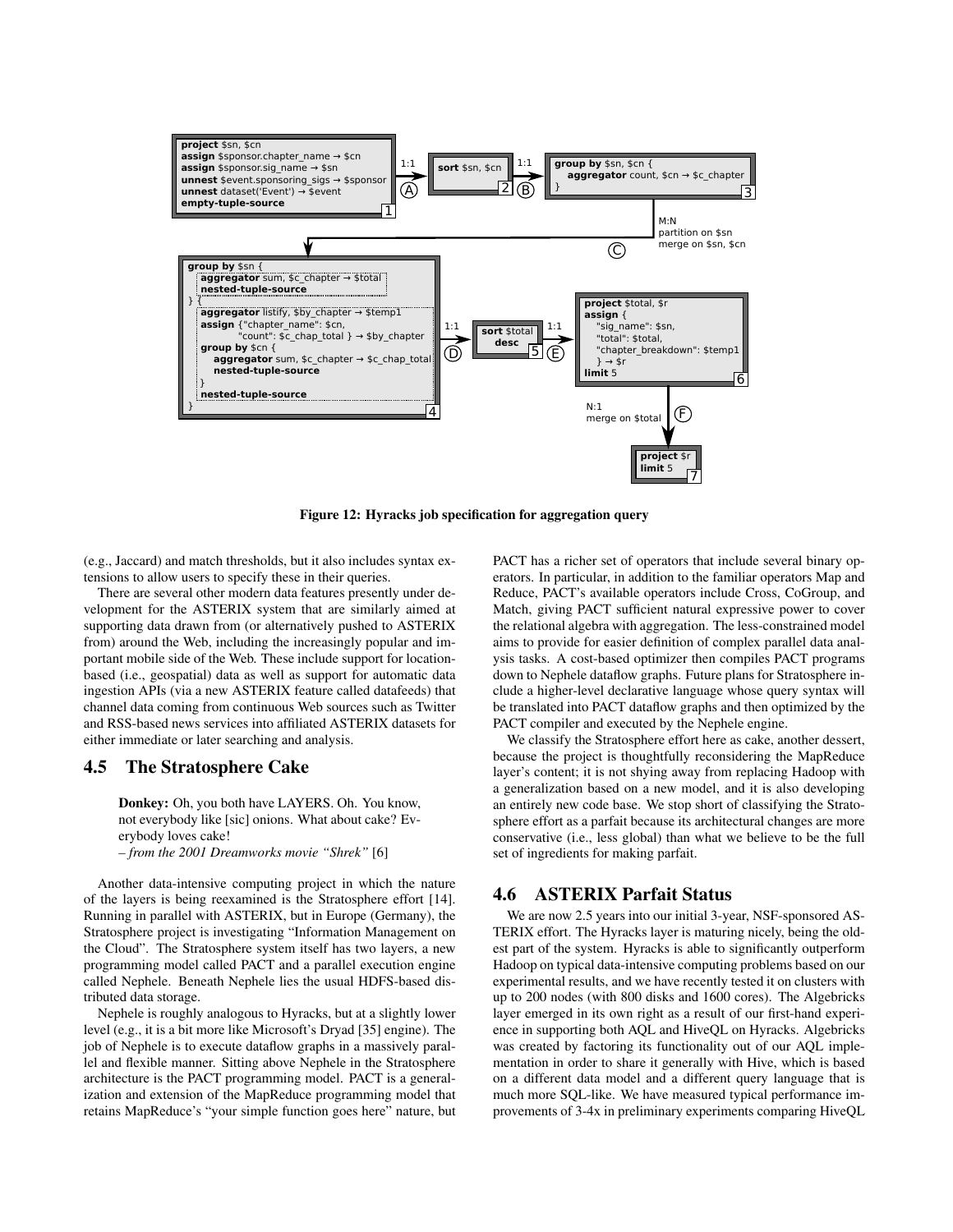on Algebricks and Hive itself on Hadoop, and several colleagues at Yahoo! are exploring Hyracks and Algebricks as a basis for their work on supporting data-parallel machine learning computations (and possibly parallel Datalog). Last but not least, the ADM/AQL layer, i.e., ASTERIX proper, is coming together as well. It is able to run parallel queries including lookups, large scans, parallel joins, and parallel aggregrates efficiently for data stored in our partitioned LSM B+ tree storage component and indexed via LSM B+ tree and LSM-based R-tree indexes. We are planning a first open-source release of the ASTERIX system and its component layers sometime during the latter part of 2012.

## 5. OPEN QUESTIONS

We certainly live in interesting times! Some of the more interesting open questions today, at least in our view, are the following:

- 1. For a quarter of a century, the database field operated with essentially one data model that "stuck" and a few standard architectures for such systems. In response to the more recent software and hardware trends discussed in the History section, as well as some other observations, Stonebraker and colleagues have been arguing over the last few years that those "one size fits all" days are simply over [47]. The upper layers of current "Big Data" platforms (both analytic and key-value systems) seem to agree, as there are nearly as many data models, languages, and APIs as there are systems at present. Which of these two situations was transient, which was normal, and what should the future hold in that regard?
- 2. On the analytical side of the early parallel database days, and even recently on the transactional side, there has been much debate about shared-nothing versus shared-disk architectures as being "right" to support the load balancing and failure-handling needs of scalable data management. It appears that there is a similar tradeoff to be considered, and a similar debate to be had, with respect to where data and its processing should reside in cloud-based architectures involving "Big Data". What will the answer be?
- 3. Related to this issue, while stateless computations are elastic, data tends to be anything but elastic. Can truly elastic scalability be realized in the "Big Data" world, and if so, how – and elastic on what time scale (minutes, hours, days, weeks)?
- 4. When we started the ASTERIX project, we conducted an informal survey of a set of colleagues at some of the large "Big Data" players (e.g., Teradata, Facebook, and eBay) to see where they thought systems research attention was needed. One consistent theme that we heard was that real "Big Data" clusters involve multi-user, multi-class (i.e., mixed job size) workloads – not just one analysis job at a time, or a few analysis jobs at a time, but a mix of jobs and queries of widely varying importance and sizes. Can the next generation of "Big Data" systems learn to manage such workloads effectively? This has been a long-standing (and difficult!) open problem in the parallel database world, and it has also largely been ignored or at least under-addressed in the world of Hadoop and friends.
- 5. Also related to the "one size" issue, on the programming model side, a variety of models are being proposed and used for different classes of "Big Data" problems – log analysis (MapReduce and its higher-level languages), machine learning tasks (Iterative MapReduce extensions), graph computa-

tions (e.g., Pregel [38] and other "bulk synchronous processing" frameworks), and so on. How will this unfold? How can we best meet the needs of data pipelines that involve multiple of these paradigms' requirements?

# 6. CONCLUSION

In this paper we have reviewed the history of systems for managing "Big Data" in the database world and (more recently) the systems world, as well as examining recent "Big Data" activities and architectures, all from the perspective of three "database guys" who are currently working to create a next-generation "Big Data" platform of our own. Our focus here has been on architectural issues, particularly on the components and layers that have been developed in open source and how they are being used to tackle the challenges posed by today's "Big Data" problems. We also presented the approach being taken in our ASTERIX project at UC Irvine, and hinted at our own answers to the questions regarding the "right" components and the "right" set of layers for taming the modern "Big Data" beast. Lastly, we shared our views on what we see as some of the key open questions and issues.

As a part of this paper's journey through the landscape of "Big Data" related architectures, we formulated a set of deeply technical analogies regarding the different approaches:

Parallel database systems are like onions. They have layers internally, but users can only see their whole form from the outside (SQL). Tear-evoking smells result if you try to cut them open.

The open-source Hadoop stack is like an ogre. It has layers, and it is quite powerful. However, it is arguably ugly, and its layers are not organized in a very elegant or even a very sensible manner, particularly when considering the stack from the perspective of an architecture for a high-level language-based "Big Data" platform.

The database community should be making parfaits. Our community has significant expertise in declarative data processing and how to do it efficiently as well as to make it scale. We should be applying our expertise to the design of more appropriate and more efficient future "Big Data" platforms. (We are trying to do exactly this in the ASTERIX project.)

To close, we would like to leave the EDBT community with two thoughts. Our first thought is that those of us on the database side of the emerging "Big Data" field need to not be shy – we need to question everything and rethink everything rather than assume that Hadoop, which arrived while we were napping, is now "the answer" that we need to adapt to. After all, if not us, then who? And if we don't teach our students to ask such questions, who will ask them when they need to be asked yet again? Our second thought is actually an invitation: The ASTERIX project is an open-source effort with an Apache-style license, and a release is planned in 2012. We are starting to look both for early users, i.e., collaborators who would like a flexible platform for managing and analyzing their application's "Big Data", as well as other potential ASTERIX contributors, i.e., developers who would like to try building new components or experimenting with their own alternative algorithmic ideas within some component. Who would like to play with us going forward?

Acknowledgements: The ASTERIX project is supported by NSF IIS awards 0910989, 0910859, 0910820, and 0844574, a grant from the UC Discovery program, and a matching donation from eBay. Vinayak Borkar was supported in part by a Facebook Fellowship award. We are also grateful to Yahoo! for their collaborative support and for their provision of access to one of their research clusters.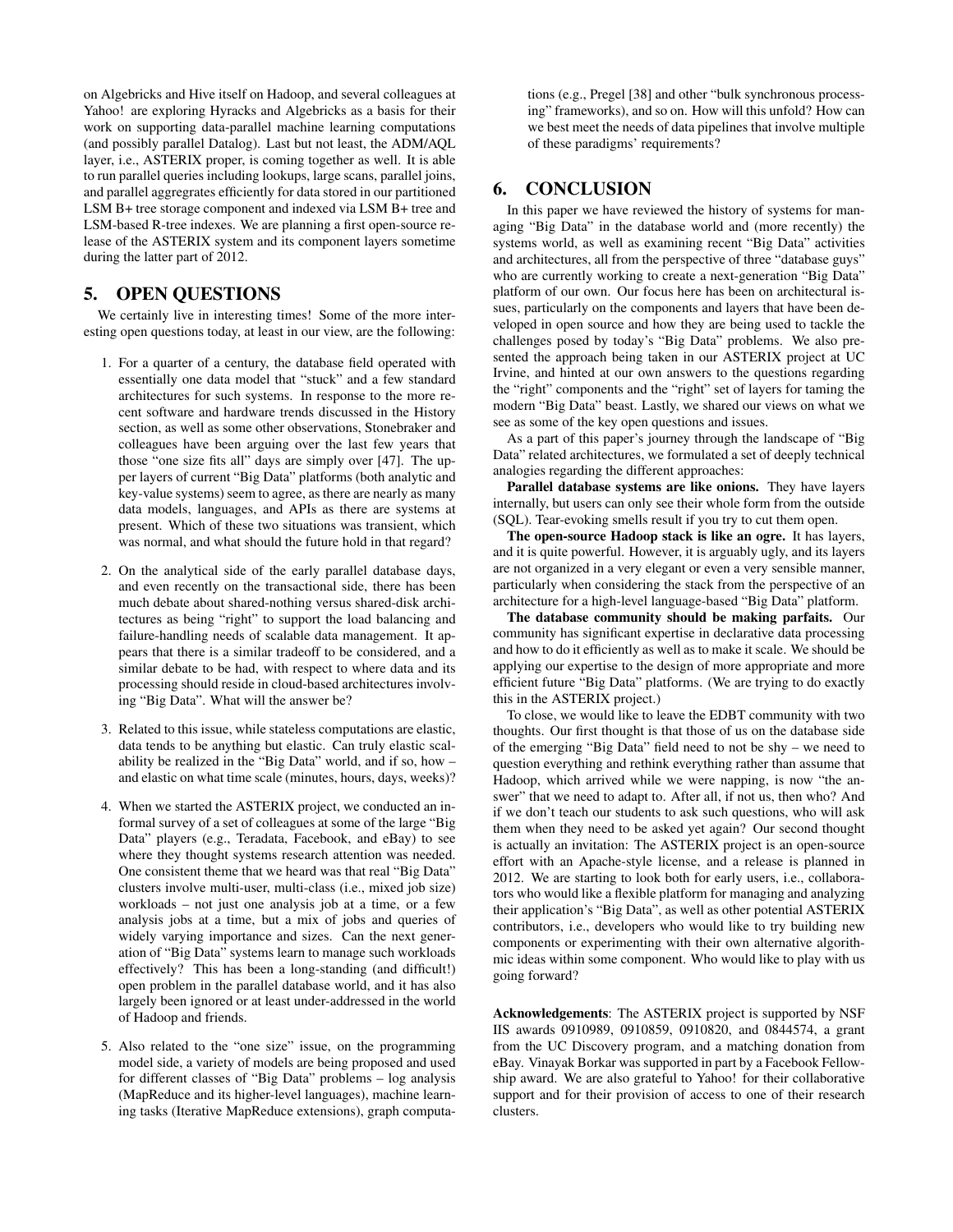# 7. REFERENCES

- [1] Apache Cassandra website. http://cassandra.apache.org. [2] Apache Hadoop website.
- http://hadoop.apache.org.
- [3] Apache HBase website. http://hbase.apache.org.
- [4] Apache Hive website. http://hive.apache.org.
- [5] jaql: Query language for JavaScript Object Notation (JSON). http://code.google.com/p/jaql/.
- [6] Memorable quotes for Shrek (2001). *IMDB.com*.
- [7] Jim Gray industry leader. Transaction Processing Performance Council (TPC) web site, April 2009. http://www.tpc.org/information/who/gray.asp.
- [8] The big data era: How to succeed. *Information Week*, August 9, 2010.
- [9] Data, data everywhere. *The Economist*, February 25, 2010.
- [10] Anon Et Al. A measure of transaction processing power. In *Technical Report 85.2*. Tandem Computers, February 1985.
- [11] Apache Hadoop, http://hadoop.apache.org.
- [12] Apache Hive, http://hadoop.apache.org/hive.
- [13] C. Baru, G. Fecteau, A. Goyal, H.-I. Hsiao, A. Jhingran, S. Padmanabhan, W. Wilson, and A. G. H.-I. Hsiao. DB2 parallel edition. *IBM Systems Journal*, 34(2), 1995.
- [14] D. Battré, S. Ewen, F. Hueske, O. Kao, V. Markl, and D. Warneke. Nephele/PACTs: a programming model and execution framework for web-scale analytical processing. In *SoCC*, pages 119–130, New York, NY, USA, 2010. ACM.
- [15] S. Blanas, J. M. Patel, V. Ercegovac, J. Rao, E. J. Shekita, and Y. Tian. A comparison of join algorithms for log processing in MapReduce. In *Proc. of the 2010 International Conference on Management of Data*, SIGMOD '10, New York, NY, USA, 2010. ACM.
- [16] V. R. Borkar, M. J. Carey, R. Grover, N. Onose, and R. Vernica. Hyracks: A flexible and extensible foundation for data-intensive computing. In *ICDE*, pages 1151–1162, 2011.
- [17] E. A. Brewer. Combining systems and databases: A search engine retrospective. In J. M. Hellerstein and M. Stonebraker, editors, *Readings in Database Systems, Fourth Edition*. MIT Press, 2005.
- [18] M. Calabresi. The Supreme Court weighs the implications of big data. *Time*, November 16, 2011.
- [19] R. Cattell. Scalable SQL and NoSQL data stores. *SIGMOD Rec.*, 39:12–27, May 2011.
- [20] R. G. G. Cattell, editor. *The Object Database Standard: ODMG 2.0*. Morgan Kaufmann, 1997.
- [21] R. Chaiken, B. Jenkins, P. A. Larson, B. Ramsey, D. Shakib, S. Weaver, and J. Zhou. SCOPE: easy and efficient parallel processing of massive data sets. *Proc. VLDB Endow.*, 1(2):1265–1276, 2008.
- [22] F. Chang, J. Dean, S. Ghemawat, W. C. Hsieh, D. A. Wallach, M. Burrows, T. Chandra, A. Fikes, and R. E. Gruber. Bigtable: A distributed storage system for structured data. *ACM Trans. Comput. Syst.*, 26(2), 2008.
- [23] J. Dean and S. Ghemawat. MapReduce: Simplified data processing on large clusters. In *OSDI '04*, pages 137–150, December 2004.
- [24] J. Dean and S. Ghemawat. Mapreduce: a flexible data processing tool. *Commun. ACM*, 53:72–77, Jan. 2010.
- [25] G. DeCandia, D. Hastorun, M. Jampani, G. Kakulapati, A. Lakshman, A. Pilchin, S. Sivasubramanian, P. Vosshall, and W. Vogels. Dynamo: Amazon's highly available

key-value store. In *SOSP*, pages 205–220, 2007.

- [26] D. DeWitt and J. Gray. Parallel database systems: the future of high performance database systems. *Commun. ACM*, 35(6):85–98, 1992.
- [27] D. J. DeWitt, R. H. Gerber, G. Graefe, M. L. Heytens, K. B. Kumar, and M. Muralikrishna. GAMMA - a high performance dataflow database machine. In *VLDB*, pages 228–237, 1986.
- [28] C. Freeland. In big data, potential for big division. *New York Times*, January 12, 2012.
- [29] S. Fushimi, M. Kitsuregawa, and H. Tanaka. An overview of the system software of a parallel relational database machine GRACE. In *VLDB*, pages 209–219, 1986.
- [30] A. Gates, O. Natkovich, S. Chopra, P. Kamath, S. Narayanam, C. Olston, B. Reed, S. Srinivasan, and U. Srivastava. Building a highlevel dataflow system on top of MapReduce: the Pig experience. *PVLDB*, 2(2):1414–1425, 2009.
- [31] S. Ghemawat, H. Gobioff, and S.-T. Leung. The google file system. In *Proc. 19th ACM Symp. on Operating Systems Principles*, SOSP '03, New York, NY, USA, 2003. ACM.
- [32] G. Graefe. Volcano an extensible and parallel query evaluation system. *IEEE Trans. Knowl. Data Eng.*, 6(1):120–135, 1994.
- [33] R. B. Hagmann and D. Ferrari. Performance analysis of several back-end database architectures. *ACM Trans. Database Syst.*, 11, March 1986.
- [34] B. Hopkins. Beyond the hype of big data. *CIO.com*, October 28, 2011.
- [35] M. Isard, M. Budiu, Y. Yu, A. Birrell, and D. Fetterly. Dryad: distributed data-parallel programs from sequential building blocks. In *EuroSys*, pages 59–72, 2007.
- [36] JSON. http://www.json.org/.
- [37] W. Kim. *Special Issue on Database Machines*. IEEE Database Engineering Bulletin, December 1981.
- [38] G. Malewicz, M. H. Austern, A. J. Bik, J. C. Dehnert, I. Horn, N. Leiser, and G. Czajkowski. Pregel: a system for large-scale graph processing. In *Proceedings of the 2010 international conference on Management of data*, SIGMOD '10, pages 135–146, New York, NY, USA, 2010. ACM.
- [39] Object database management systems. http://www.odbms.org/odmg/.
- [40] C. Olston, B. Reed, U. Srivastava, R. Kumar, and A. Tomkins. Pig Latin: a not-so-foreign language for data processing. In *SIGMOD Conference*, pages 1099–1110, 2008.
- [41] P. O'Neil, E. Cheng, D. Gawlick, and E. O'Neil. The log-structured merge-tree (LSM-tree). *Acta Inf.*, 33:351–385, June 1996.
- [42] A. Pavlo, E. Paulson, A. Rasin, D. J. Abadi, D. J. DeWitt, S. Madden, and M. Sotonebrakeotonebraker. A comparison of approaches to large-scale data analysis. In *SIGMOD*, pages 165–178, 2009.
- [43] R. Ramakrishnan and J. Gehrke. *Database Management Systems*. WCB/McGraw-Hill, 2002.
- [44] J. Shemer and P. Neches. The genesis of a database computer. *Computer*, 17(11):42 –56, Nov. 1984.
- [45] M. Stonebraker. Operating system support for database management. *Commun. ACM*, 24, July 1981.
- [46] M. Stonebraker, D. Abadi, D. J. DeWitt, S. Madden, E. Paulson, A. Pavlo, and A. Rasin. MapReduce and parallel